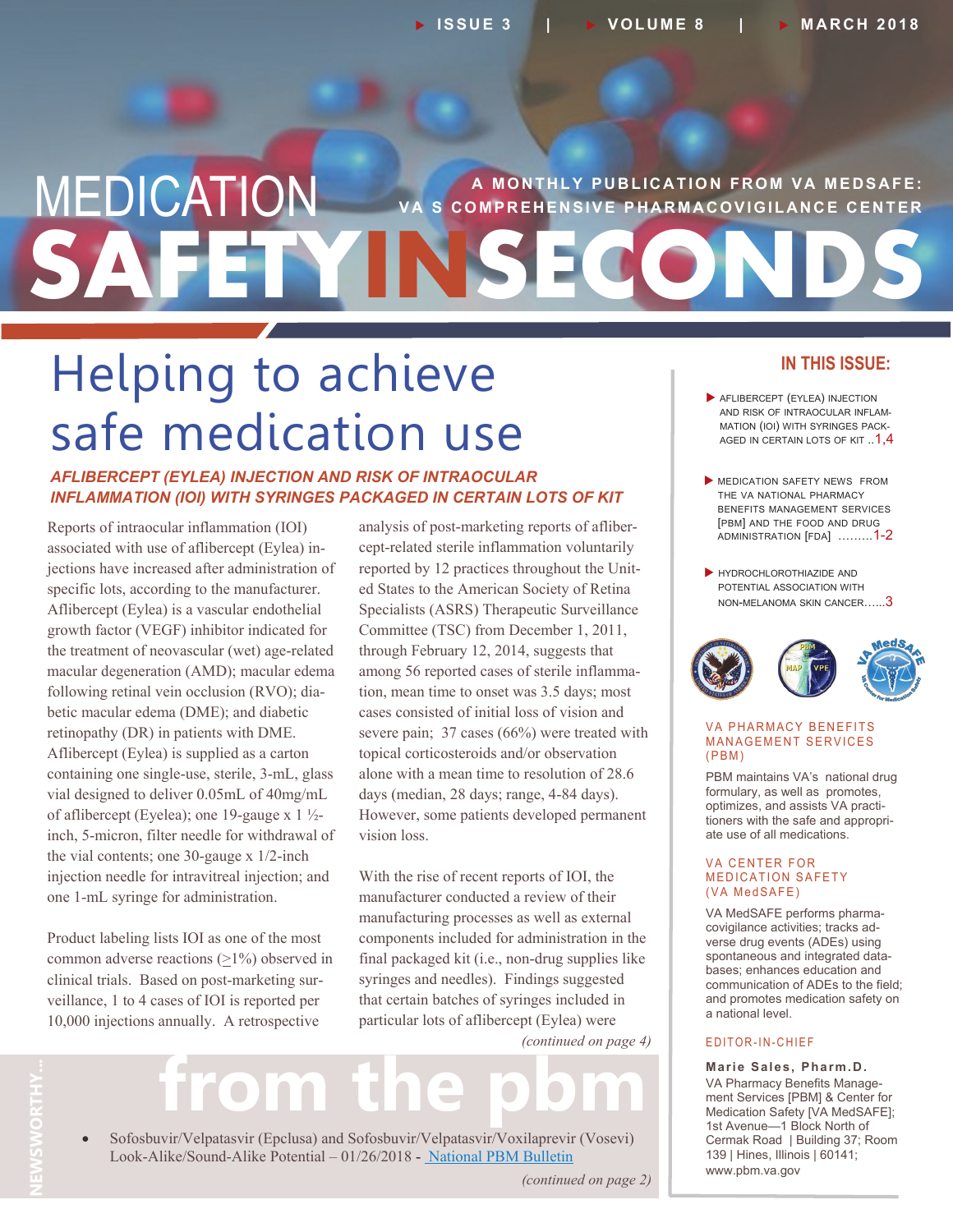# from the fda *(continued from page 1)*

## **NEUROLOGY**

[FDA working with manufacturers to withdraw Zinbryta from the market](https://www.fda.gov/Drugs/DrugSafety/ucm600999.htm) in the United States 3/2/2018

 their doctor and should contact their doctor immediately if they have any new and unexplained symptoms. Ac- cording to product labeling, patients discontinuing the product should have serum transaminase levels and total Cases of serious inflammatory brain disorders, including immune-mediated encephalitis and meningoencephalitis, have been reported in patients treated with daclizumab (Zinbryta), an interleukin-2 receptor blocking antibody indicated for the treatment of adult patients with relapsing forms of multiple sclerosis (MS). The European Medicines Agency (EMA) has recommended a recall and, in parallel, the manufacturer has decided to voluntarily withdraw daclizumab (Zinbryta) from the global market on March, 2, 2018. FDA is working closely with the manufacturers to help ensure a well-organized withdrawal from the market in the United States. The drug will be available for patients as needed until April 30, 2018. No new patients will start taking daclizumab (Zinbryta) or participate in clinical studies. Patients using daclizumab (Zinbryta) should not stop their medication without talking with bilirubin levels monitored monthly for 6 months after receiving their last dose, given the potential for liver injury. Healthcare professionals should inform impacted patients that adverse drug reactions may occur up to 5 months after discontinuation and to contact their provider immediately if they develop clinical signs or symptoms suggestive of hepatic dysfunction (e.g., unexplained nausea, vomiting, abdominal pain, fatigue, anorexia, or jaundice and/ or dark urine).

## **HEPATIC IMPAIRMENT**

[FDA adds Boxed Warning to highlight correct dosing of](https://www.fda.gov/Drugs/DrugSafety/ucm594941.htm) Ocaliva (obeticholic acid) for patients with a rare chronic liver [disease](https://www.fda.gov/Drugs/DrugSafety/ucm594941.htm)

## 2/1/2018

FDA continues to receive reports that obeticholic acid (Ocaliva) is being incorrectly dosed daily instead of weekly in primary biliary cholangitis (PBC) patients with moderate to severe liver impairment. Higher doses than recommended in the drug label can increase the risk for liver decompensation, liver failure, and sometimes death. FDA has added a Boxed Warning to the drug label and requires a Medication Guide for patients to discuss this risk.

FDA recommends that healthcare professionals:

- Routinely monitor all patients for biochemical response, tolerability, and PBC progression, and re-evaluate Child-Pugh classification to determine if dosage adjustment is needed.
- Closely monitor patients at risk of liver decompensation, including those with laboratory evidence of worsening liver function (e.g., total bilirubin, INR, albumin) or progression to cirrhosis.
- Educate patients and caregivers on the symptoms of worsening liver function .

| Any of the following specific symptoms |                                                                                              | Any of the following general symptoms if they<br>are severe or do not go away |                                   |  |
|----------------------------------------|----------------------------------------------------------------------------------------------|-------------------------------------------------------------------------------|-----------------------------------|--|
| $\bullet$                              | <b>Abdominal swelling</b>                                                                    | $\bullet$                                                                     | Stomach area pain                 |  |
| $\bullet$                              | Yellow eyes or skin                                                                          | $\bullet$                                                                     | Nausea, vomiting, or diarrhea     |  |
| $\bullet$                              | <b>Bloody or black stools</b>                                                                | $\bullet$                                                                     | Loss of appetite or weight loss   |  |
| $\bullet$                              | <b>Coughing up or vomiting blood</b>                                                         | ٠                                                                             | <b>New or worsening tiredness</b> |  |
| $\bullet$                              | Mental changes such as confusion, more sleepy                                                | $\bullet$                                                                     | <b>Weakness</b>                   |  |
|                                        | than usual or harder to wake up, slurred speech, •<br>mood swings, or changes in personality |                                                                               | <b>Fever and chills</b>           |  |
|                                        |                                                                                              | $\bullet$                                                                     | <b>Lightheadedness</b>            |  |
|                                        |                                                                                              | $\bullet$                                                                     | <b>Less frequent urination</b>    |  |

- Temporarily stop obeticholic acid (Ocaliva) in patients with laboratory or clinical evidence of worsening liver function that may indicate decompensation and monitor the patient's liver function. If a patient's condition returns to baseline, weigh the potential risks and benefits of restarting obeticholic acid (Ocaliva) . Re-initiate, using the recommended starting dosage based on Child-Pugh classification*.*
- Consider discontinuation in those who have experienced clinically significant liver-related adverse reactions.

2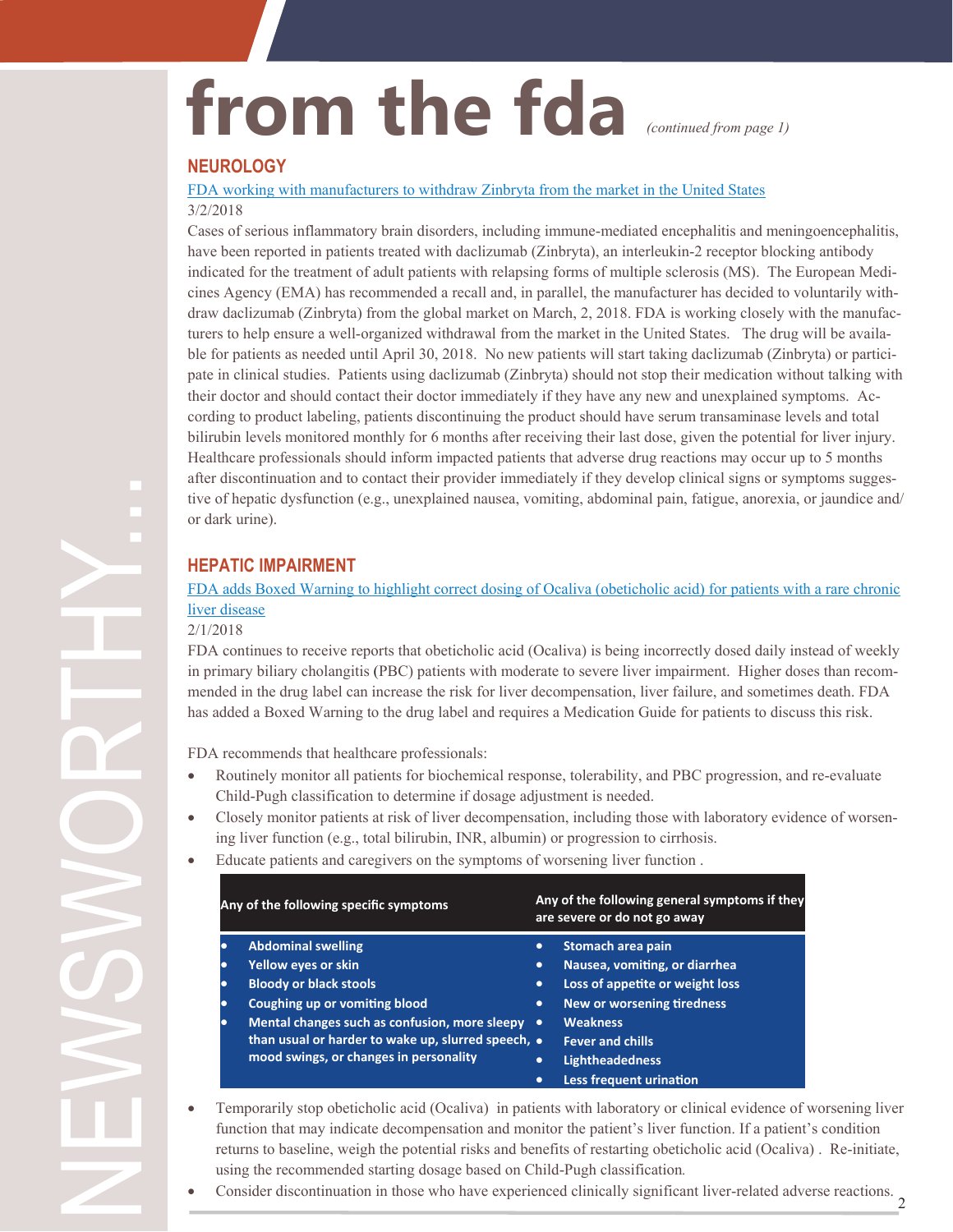## Getting the most from our safety surveillance *HYDROCHLOROTHIAZIDE AND POTENTIAL ASSOCIATION WITH NON-MELANOMA SKIN CANCER*

*Submitted by: Elaine Furmaga, Pharm.D.*

## **Summary**

Hydrochlorothiazide, a thiazide diuretic, is widely used in VA for hypertension. Due to its demonstrated benefit in reducing cardiovascular events and cardiovascular and total mortality, the VA/DoD hypertension treatment guidelines give a strong recommendation for using thiazide-type diuretics as first-line therapy for hypertension. Recently, a case-control study reported that use of hydrochlorothiazide was associated with an increased risk of non-melanoma skin cancer. This information is being provided to assist clinicians in determining the risk versus benefit of treatment based on the available data and quality of the evidence. In addition, as hydrochlorothiazide is one of many medications that can be photosensitizing, it is important for providers to be aware of this potential association when examining patients, and to educate patients on methods to minimize adverse effects of sun exposure.

## **Medications and Photosensitivity**

 phototoxic reaction (increasing sensitivity of the skin to sun ex- posure), resulting in severe sunburn; or a photoallergic reaction Certain medications are considered photosensitizing, causing a (immunogenic response), presenting with urticaria and erythema.

Examples of medications that may cause photosensitivity include: amiodarone; antibiotics (e.g., ciprofloxacin, tetracycline, trimethoprim); antifungals; antihistamines; statins; diuretics (e.g., thiazides, furosemide, triamterene); non-steroidal antiinflammatory drugs; oral contraceptives and estrogens; phenothiazines; psoralens; retinoids; sulfonamides; and sulfonylureas. Hydrochlorothiazide (a thiazide diuretic), as well as chlorthalidone and indapamide (described as thiazide-like diuretics) report photosensitivity as a potential adverse reaction in their respective drug labeling.

### **Summary of Recent Data**

Previously, a case control study (Robinson et al., 2013) suggested an increased risk of squamous cell carcinoma (SCC) (OR 1.2 95% CI 1.0 to 1.4) or basal cell carcinoma (BCC) (OR 1.2 95% CI 0.9 to 1.5) with photosensitizing medications. The risk for SCC was also reported to be numerically increased for diuretics (OR 1.3 95% CI 0.9 to 2.0), and for thiazide diuretics (OR 1.3 95% CI 0.7 to 2.4), although the results were not statistically significant. The authors noted that for SCC, the association was strongest in patients with a tendency to sunburn rather than tan.

 significant association for both SCC (adjusted OR 1.75 95% CI More recently, another case control study (Pederson et al., 2017) specifically evaluating use of hydrochlorothiazide, reported a 1.66 to 1.85) and BCC (adjusted OR 1.08 95% CI 1.05 to 1.10).

Results were adjusted for some medications known to cause photosensitivity. Limitations included the lack of information on UV exposure or skin phenotype (noted as two major risk factors for SCC and BCC). The investigators observed that the population studied (Danish) would not be expected to differ in sun habits or skin type depending on use or nonuse of hydrochlorothiazide. The authors also reported that per the subgroup analysis, there was a stronger association among younger individuals and females. In addition, there was an increased risk associated with high use (cumulative amount) of hydrochlorothiazide.

 ovascular and mortality benefit. However, it is still prudent to Given the limitations of these case control studies, additional data are needed to confirm an association with hydrochlorothiazide (and/or other photosensitizing medications) with nonmelanoma skin cancer. Use of a thiazide-type diuretic remains a primary treatment for hypertension given the evidence for cardipromote awareness of the risk for an adverse event with photosensitizing medications, and to review the importance of adequate sun protection with patients.

## **Patient Education**

In general, patients should be informed of ways to minimize risk of skin damage from sun or exposure to UV rays; with special emphasis in patients taking medications that may be photosensitizing. Such counseling includes to:

- Limit exposure to direct sunlight
- Use sunscreen (follow the label directions for proper application)
- Protect skin with clothing
- Wear a hat with adequate coverage
- Wear sunglasses that block UV rays
- Avoid use of tanning beds or sun lamps

#### **REFERENCES**

- 1. VA/DoD Clinical Practice Guideline for the Diagnosis and Management of Hypertension in the Primary Care Setting. Washington, DC: The Diagnosis and Management of Hypertension Working Group, Veterans Health Administration, Department of Veterans Affairs, and Health Affairs, Department of Defense. Office of Quality, Safety and Value and Clinical Performance Assurance Directorate, United States Army MEDCOM publication Version 3.0 - 2014. Available at [https://www.healthquality.va.gov/index.asp.](https://www.healthquality.va.gov/index.asp)
- 2. ISMP Medication Safety Alert. Drug-Induced Photosensitivity. [https://](https://www.ismp.org/Newsletters/ambulatory/archives/200704_2.asp) [www.ismp.org/Newsletters/ambulatory/archives/200704\\_2.asp.](https://www.ismp.org/Newsletters/ambulatory/archives/200704_2.asp) Accessed 2018 Feb 21.
- 3. U.S. FDA. The Sun and Your Medicine. [https://www.fda.gov/Drugs/](https://www.fda.gov/Drugs/ResourcesForYou/SpecialFeatures/ucm464195.htm) [ResourcesForYou/SpecialFeatures/ucm464195.htm.](https://www.fda.gov/Drugs/ResourcesForYou/SpecialFeatures/ucm464195.htm) Accessed 2018 Feb 21.
- 4. Robinson SN, Zena MS, Perry AE, et al. Photosensitizing agents and the risk of non-melanoma skin cancer: a population-based case-control study. J Invest Dermatol 2013;133:1950-5.
- 5. Pederson SA, Gaist D, Schmidt SAJ, et al. Hydrochlorothiazide use and risk of nonmelanoma skin cancer: a nationwide case-control study from Denmark. J Am Acad Dermatol [https://doi.org/10.1016/j.jaad.2017.11.042.](https://doi.org/10.1016/j.jaad.2017.11.042)
- 6. American Cancer Society. How Do I Protect Myself from UV Rays? [https:/](https://www.cancer.org/cancer/skin-cancer/prevention-and-early-detection/uv-protection.html) [www.cancer.org/cancer/skin](https://www.cancer.org/cancer/skin-cancer/prevention-and-early-detection/uv-protection.html)-cancer/prevention-and-early-detection/uv[protection.html.](https://www.cancer.org/cancer/skin-cancer/prevention-and-early-detection/uv-protection.html) Accessed 2018 Feb 21.